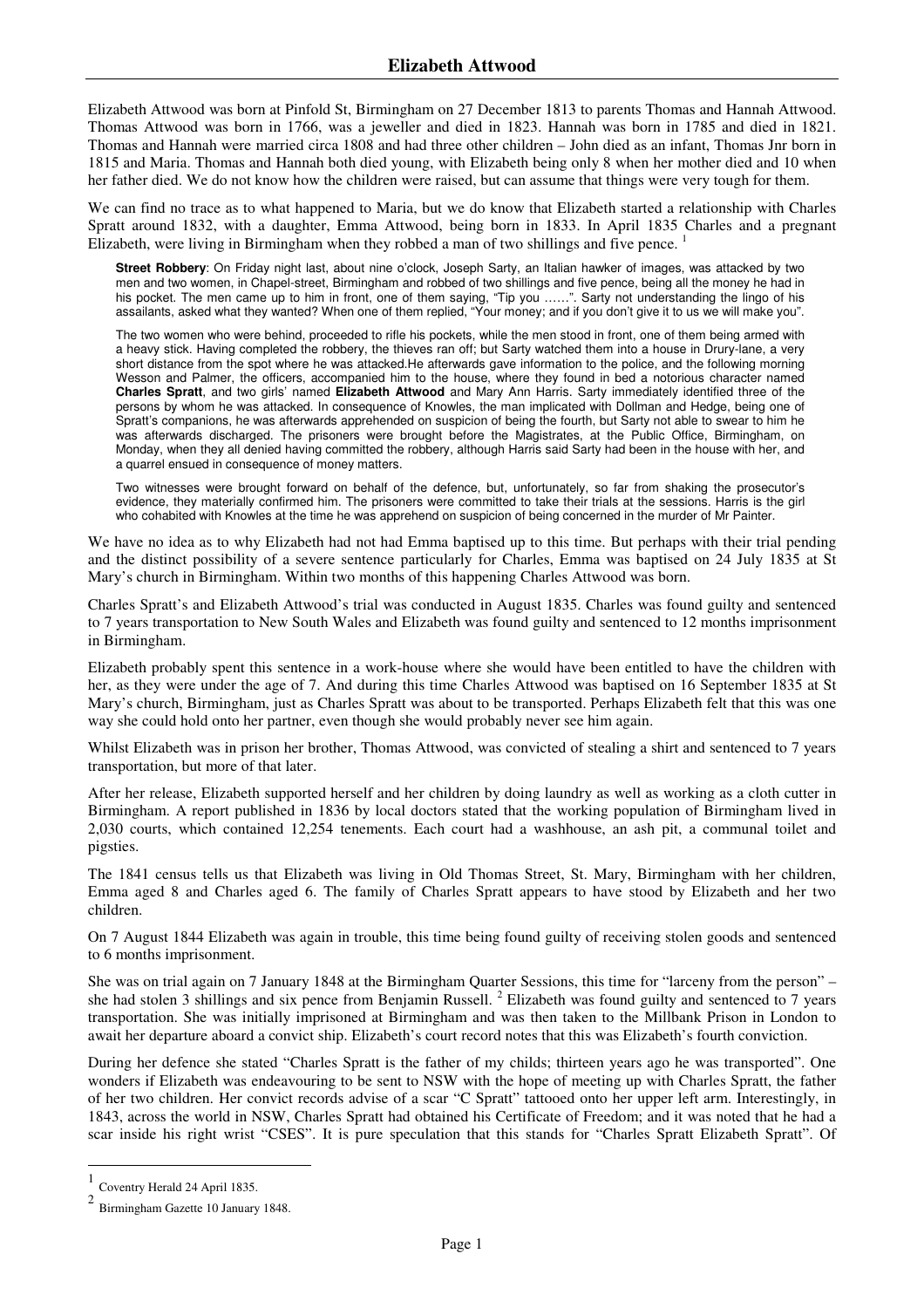course, that is a secret of the past and for our interpretation!

In February 1848, Elizabeth, prisoner 2624, and daughter Emma were taken from Millbank and boarded the convict ship "*Tory*" at Portsmouth. The "*Tory*" was built in 1842 at Hylton, near Sunderland, England and weighed 433 tons. There were 170 convicts and 13 children accompanying their mothers boarding the "*Tory*".



Elizabeth's son, Charles Attwood, remained in Birmingham to live with his father's half brother, George Spratt and family.

Emma was now 15 years of age and therefore not allowed to travel with her mother (only children under the age of 14 were allowed to accompany their convict parents). So why do we now find Emma aboard the "*Tory*"? Whilst the following is pure speculation, it does offer an explanation.

We know Emma was small in stature later in her life and assume this was the case whilst she was growing up. Emma could therefore pass as someone quite a bit younger than what she really was. Elizabeth perhaps decided to swap the ages of her children, with Charles becoming 14 and Emma becoming 12. Thus we find Emma being allowed to accompany Elizabeth.

The "*Tory*" was anchored at Portsmouth for another two long months before the voyage to Van Diemen's Land began on 30 April 1848. The master's name was Smith and the surgeon was also a Smith, Charles Smith.

After 98 days at sea, the "*Tory*" reached Hobart Town on 6 August 1848.

The General Remarks of Charles Smith, the Surgeon Superintendent aboard the "*Tory*", follow:

A NOSOLOGICAL SYNOPSIS of the Sick Book kept during the Period of this Journal, in conformity with the 30<sup>th</sup> Article of the Surgeon's Instructions.

|                                                                                                   | Numbers        |                       |                         |                  |          |           |                                                       |
|---------------------------------------------------------------------------------------------------|----------------|-----------------------|-------------------------|------------------|----------|-----------|-------------------------------------------------------|
| <b>Diseases</b><br>Nosologically arranged                                                         | Total          | Discharged<br>to Duty | Sent to the<br>Hospital | Died on<br>Board | nvalided | Remaining | No of such cases as<br>are detailed in the<br>Journal |
| Pyrexiæ                                                                                           |                |                       |                         |                  |          |           |                                                       |
| Ord. I. Febres.<br>Intermittentes Quotidiana<br>Tertiana<br>Continuae. Synochus                   | $\overline{2}$ | $\mathbf{1}$          | 1                       |                  |          |           | 9                                                     |
| Typhus                                                                                            |                |                       |                         |                  |          |           |                                                       |
| Ord. II. Phlegmasiæ.<br>Phlogosis<br>Pueumonia                                                    | 3              | 3                     |                         |                  |          |           | $\overline{7}$<br>14<br>5                             |
| Rheumatismus                                                                                      | $\overline{2}$ | $\mathbf{1}$          | 1                       |                  |          |           | 11                                                    |
| Ord. III. Exanthemata.<br>Variola<br>Rubeola<br>Erysipelas<br>Vaccina                             | 4              | 4                     | 1                       |                  |          |           | $\overline{2}$                                        |
| Ord. IV. Haemorrhagiæ.<br>Haemoptysis<br>Phthisis incipiens<br>Phthisis confirmata<br>Menorrhagia | $\mathbf{1}$   | 1                     |                         |                  |          |           | $\overline{\mathbf{4}}$                               |
| Ord. V. Profluvia.                                                                                |                |                       |                         |                  |          |           |                                                       |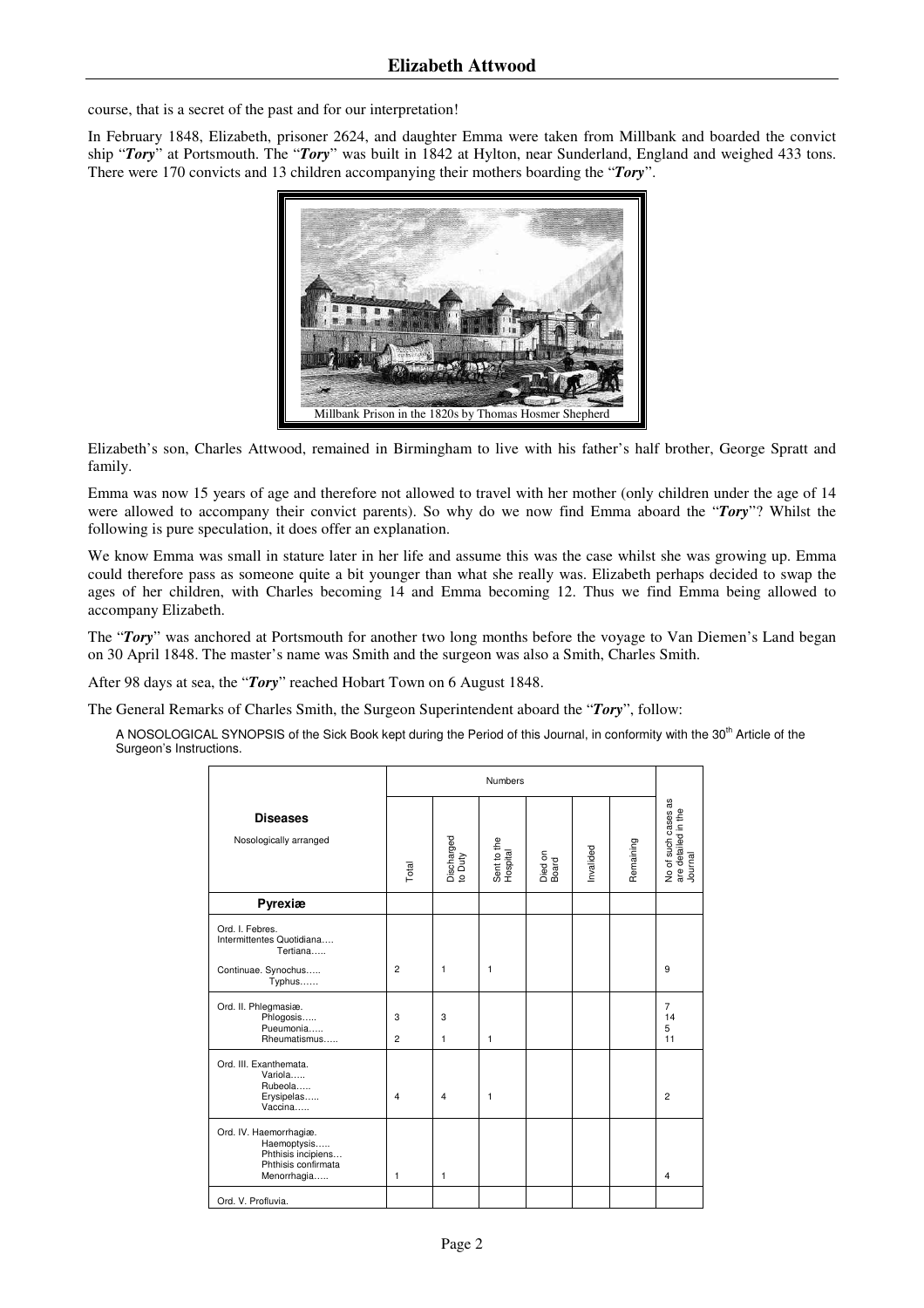## **Elizabeth Attwood**

| Catarrhus<br>Dysenteria                                                 | 6<br>$\mathbf{1}$   | 6<br>$\mathbf{1}$            |              |  | 8<br>10           |
|-------------------------------------------------------------------------|---------------------|------------------------------|--------------|--|-------------------|
| Neuroses.                                                               |                     |                              |              |  |                   |
| Ord. I. Comata.<br>Apoplexia                                            |                     |                              |              |  |                   |
| Ord. II. Adynamiæ.<br>Dyspepsiæ                                         | 10                  | 10                           |              |  |                   |
| Ord. III. Spasmi.<br>Asthma<br>Diarrhœa<br>Colica                       | 3<br>8              | $\overline{\mathbf{c}}$<br>8 | $\mathbf{1}$ |  | 12<br>6           |
| Ord. IV. Vesasiæ.<br>Amentia<br>Mania                                   | 6<br>$\mathbf{1}$   | 6<br>$\mathbf{1}$            |              |  |                   |
| Cachexiæ.                                                               |                     |                              |              |  |                   |
| Ord. I. Marcores.<br>Tabes                                              |                     |                              |              |  |                   |
| Ord. II. Intumescentiæ.<br>Anasarca<br>Ascites<br>Hydrothorax           |                     |                              |              |  |                   |
| Ord. III. Impetigines.<br>Syphilis<br>Scrophula<br>lcterus<br>Scorbutus | $\mathbf{1}$<br>1   | $\mathbf{1}$                 | $\mathbf{1}$ |  | $\mathbf{1}$<br>1 |
| Locales.                                                                |                     |                              |              |  |                   |
| Ord. I. Dysæsthesiæ.<br>Amaurosis                                       |                     |                              |              |  |                   |
| Ord. II. Dysorexiæ.<br>Anorecia                                         | $\mathbf{1}$        | $\mathbf{1}$                 |              |  |                   |
| Ord. III. Dyscinesiæ.                                                   |                     |                              |              |  |                   |
| Ord. IV. Apocenoses.<br>Gonorrhœa                                       | $\mathbf{1}$        | $\mathbf{1}$                 |              |  |                   |
| Ord. V. Epischeses.<br>Ischuria<br>Obstipatio<br>Dysuria                | 1<br>$\overline{c}$ | 1<br>$\overline{c}$          |              |  |                   |
| Ord. VI. Tumores.<br>Aneurisma                                          |                     |                              |              |  |                   |
| Ord. VII. Ectopiæ.<br>Hernia<br>Prolapsus                               |                     |                              |              |  |                   |
| Ord. VIII. Dialyses.<br>Vulnus<br>Ulcus<br>Contusio                     | $\pmb{4}$           | 4                            |              |  |                   |

On referring to the preceding nosological synopsis, it will be seen that the Female Transports have in general, been very healthy during the passage from England to this place and that no fatal case has occurred and only a few of a severe character. The total number of sick and hurt amount to 50, of these forty-six have been cured on board and four sent to the Colonial Hospital in this Colony, nearly convalescent.

The convicts when received on board at Woolwich, were in general thin and pale, no doubt through much confinement in prison, many of them appeared to be suffering from mental depression at the prospect of leaving their friends and native country while a few were completely apathetic as in everything going on around them. During the first month, **dyspeptic afflictions** (impairment of the power or function of digestion) and calls of severe headache and constipation were common. Hysterical symptoms of various kinds frequently presented themselves; these complaints may be accounted for partly by the moral situation on which many of the females found themselves placed and partly by the nature of the lives some of them had led before being convicted.

Being deeply impressed with the influence of the mind on health, every means were taken to have the transports cheerfully and usefully occupied in making shirts (of which 500 were made up during the voyage) and in knitting. Regular morning and evening schools were established for reading and writing under the care of the Religious Instructor and every portion of the day set apart for some particular duty. Constant employment has no doubt a most beneficial effect on their health and adds very much to their comfort and happiness. Opportunities were taken to encourage the desponding by pointing out to them, the probability of their doing well in the Colony, provided their conduct deserved it, during the voyage and the great advantages that would accrue to them by a following out a regular and industrious course of life.

The prison was carefully cleaned out every morning and the scuttles opened, when the weather would permit. The swinging stoves with coke fires were used during damp or heavy weather and the "tween decks" preserved in a dry and comfortable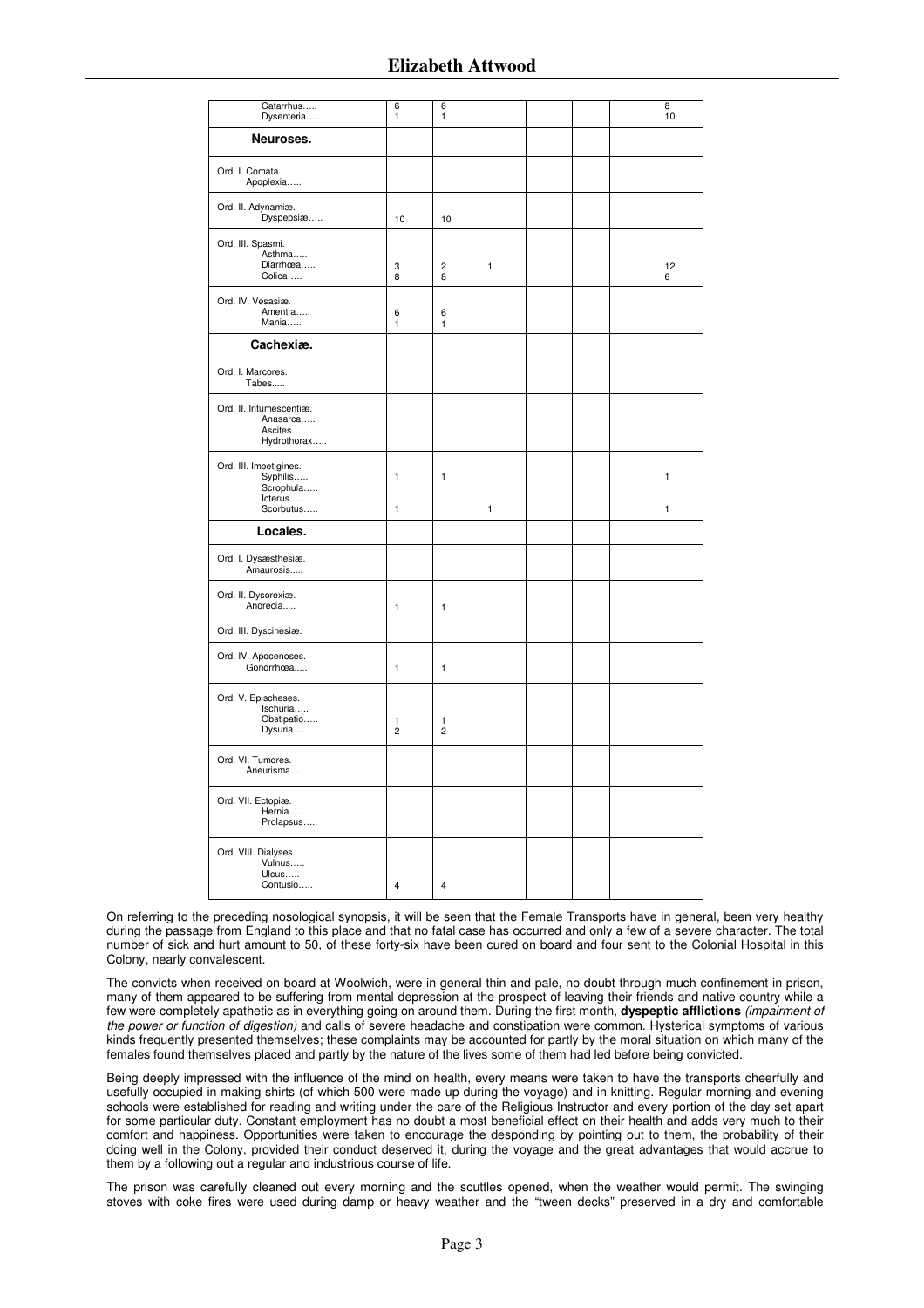condition. The temperature in the prison never exceeded 81° of Fahrenheit. The solution of the chloride of lime was freely used in the hospital and prison and … always with the best effect in destroying that … which is present in every crowded vessel during hot weather.

Considerable attention was paid to the personal cleanliness of the convicts, the underclothing were regularly changed and the beds and bedding aired by hanging them up in the rigging. During the month of July the weather became much colder as we advanced southward and a few **catarrhal** (inflammation of a mucous membrane) and **rheumatic** affections occurred, but in general, the females were much improved in appearance and had completely lost that pale and sallow look which almost all had when received on board. They continued to improve during the remaining portion of July and first part of August and when discharged to the "Anson Hulk" at Hobart Town, the change that had taken place during the voyage was most striking, with the exception of four sent to the colonial hospital, they had all the aspect of high health.

The total number of sick as stated above, amount to 50, being in the ratio of 1 to 3. Of these, 2 cases have been reported under the head of Synochus (a continuous fever) as they nearly resembled that type of fever; the first N°(9) was sent to the colonial hospital. The second was of a more tractable character and readily responded to the remedies prescribed. There were four cases of **erysipelas** (superficial bacterial skin infection), the first recurred before leaving England and was of a severe character, the remaining three were of less importance and readily gave way to the usual remedies. The bowel complaints, comprising dysentery (inflammation of the intestine) N°(10), colica (spasmodic pain in belly) and diarrhea, amount to 13, some of the colicky afflictions were very troublesome, requiring acute treatment - large opiates, and injective enemata. Of the three cases of Diarrhea one was sent to the Colonial Hospital, the two cured on board were less obstinate, mercurial alteratives (obsolete term used for drugs said to reestablish healthy functions of the system), chalk, with catechu (astringent extract from leaves formerly used in treatment of diarrhea) and opium were used with success.

The **catarrhal afflictions** (nasal congestion usually associated with having a cold), six in number, were of a more varied character, in a few cases there was a good deal of respiratory disturbance, and Smart Pyrexia (fever) requiring the use of the lancet (for blood letting), antimonials (wine containing antimony), and counter-irritants, in others laxatives, and sudorifics (causes sweating) with abstemious regimes (refraining from free use of food and strong drink) were found sufficient to relieve the symptoms.

The **dyspeptic** complaints (impairment of the power or function of digestion) were numerous and difficult to treat, constipation, with severe headache and general debility were the most frequent symptoms, laxatives, bitters and tonics variously combined were exhibited, but only with partial benefit. There is little doubt but that the nature of life on board of ship; want of exercise tends much to aggravate these disorders. Towards the end of the voyage however, they had nearly all disappeared.

There is one case of Menorrhagia (excessive menstrual flow) reported, N°(4). This patient was discharged in Van Diemen's Land in good health; the amelioration that had taken place in her appearance during the voyage was most striking.

Of the two **rheumatic afflictions**, one was cured on board, the other was sent to Colonial Hospital. They had both been the subject of the same complaint at a former period, the great vicissitudes of temperature during this voyage is not favourable to disorders of this kind.

The cases of **Phlogosis** (inflammation) were all cured on board, the proportion of this genus is comparatively low, inflammatory afflictions of the extremities being in general extremely common at sea.

No casualties of any importance occurred during the passage, only slight cases of **contusio** (contusion, bruising) four reported with the symptoms.

The only remaining case is one actioned under the heading of **Scorbutus** (scurvy, lack of vitamin C). No similar symptoms appeared in any of the other females and I am inclined to think that in this instance it was more the result of simple debility, than from any excess of salt provisions. The preserved potato now supplied is a valuable addition to the convicts rations and no doubt has a most beneficial effect in counteracting that peculiar influence which salt provisions are well known to have (when long continued). The potato was served out in the proportion of 2oz each female and there can be no question but that it contributed largely in the high state of health they enjoyed during the voyage out. Lime juice was served out in the proportion directed by the printed instructions.

Island of Van Diemen's Hobart Town August  $19<sup>th</sup> 1848$ 

Charles Smith, Surgeon Superintendent, "Tory" Convict Ship

A letter written by fellow "*Tory*" convict, Jane Burrell, describing the voyage follows. <sup>3</sup>

Dear Husband and Children - I have once more taken the liberty to address you without examination as I dare say you are anxious to know how I am situated, but I can assure you never better had I you all with me. I should have wrote sooner if I could, but from the effects of the Sea, for I was ill all the time we was crossing the Ocean's from the 1st of May to the 6th of August I was very much reduced and as soon as I heard the call of Land ahead I was better and have had my health well ever since. You would not think I had been ill if you was to see me. We had a fine passage and a quick one for many rough seas but no danger. We was twice washed out of our beds in the Bay of Biscay and what would you think to that but was not at all afraid. We had the Old Charter performed on the Line - two sailors shaved with tar and covered with water and in the evening the King of the Seas performed. It was hot when I got upon Deck but in a few minutes the Skin was taken off my nose and Forehead. I could tell you a deal about the Sea but time will not allow me. When we got to our journeys end we was sent on board her Majesty's Ship the Anson ... .. hulk, where we had six months probation to do. We was well treated. There are all sorts of needle work to do. We had one hundred women in our Ward, about thirty of them time servers. I had the work to manage and finish and gave great satisfaction.

We went to school one day in the week to write and sum. We had exercise twice a day one hour each time. We had six hundred on board, some of all sorts. I could not write at all when we anchored. The rules and regulations excellent. We have a Sunday Service in the morning and prayers in the evening, prayers morning and evening the week throughout. We were

 $\overline{a}$ 

<sup>3</sup> Laurice Cross from the Descendants of Convicts' Group.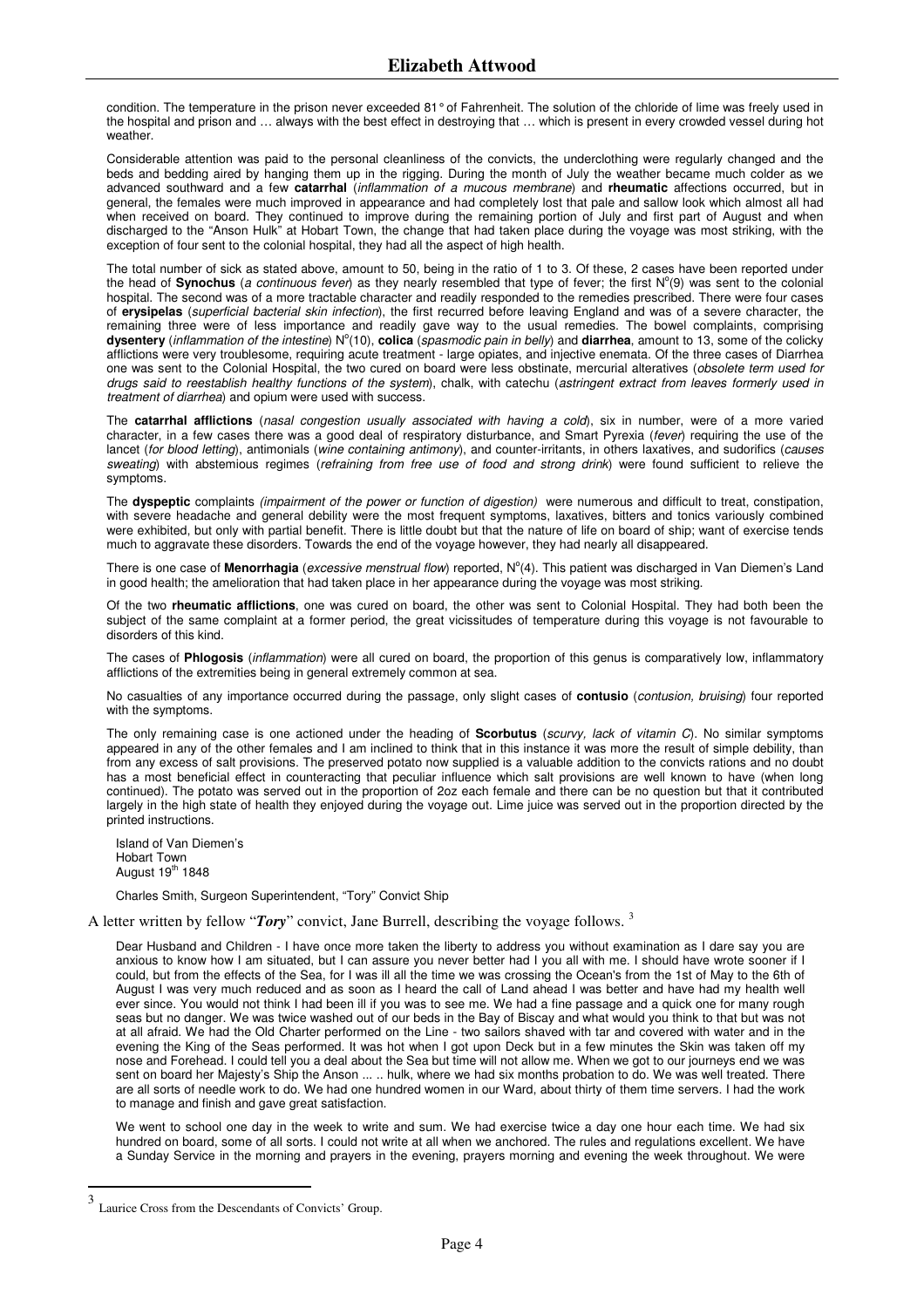not under the silent act. I can assure you I have seen some scores of fights - 4 and 5 in a morning before breakfast. We were not allowed to use any irriative language to the Officers, nor they to use any to us, but I have done with all I hope. The day we were landed we had some fun boats with Ladys and Gentlemen from all parts for English Women to see which should get there first. We were all in classes Cooks, House Maids, Dairy maids not much wanted, farm servants are very scarce. I should like to have gone up the country but our Minister wished me to stay in Town. I have taken a Cooks place for the present. Our hire is six months at the end of 6 months I shall go up the Country as wages are very high there. You are not allowed to ask less than nine Pounds Government wages as much more as you please. If I had Hannah here she would get paid nine to twelve pounds, Elizabeth nine, Harriett from twelve to eighteen pounds. Good servants are prized like gold and a talented woman may get almost any money. We keep two cows - both are fine beasts but women neither milk nor churn. Our Lady very much liked my way of making butter and has had some sent in cakes for presents that her friends might see it. They do not make butter as we do - they make it in lumps ... It is a very fine country. I admire it. I cannot think I am so far from England for everything is so much like here as with you everything very cheap, wine and spirits very cheap. I get London Porter but that I give to the Gardener, as you know I never could drink it. Let S, A, and Elizabeth have my hightops? As if I come home I shall have some if I keep my health.



On board the Anson Ship a great many seemed tractable and about 50 in our ward but I said no. I should like to taste some of their cheap wine and so I do. Tea is very cheap - I have a 1/4 lb allowed me the week and the Sugar Cask at my disposal. I have plenty of everything that is good. I took up the Blacking Bottle the other day - the label was Day and Martin, so I said to it "are you transported too"; in a word I cannot but think I am at home. Your choice pot plants grow in the hedgerows here and round the garden like Quick in England. Fruit in abundance - apples and plums I have seen given to swine by bushels. Amusements of all sorts - horse racing, boat racing, games of every description. Coaches and cabs by scores, all day on Sunday, four stage Coaches run by ours and I must tell you I can say what my Uncle sent me when at Woolwich I was not allowed to have while I got my Ticket of Leave and then I got it and the interest but I do not want it. ……………………………………

Direct – Jane Burrell, Hobart Town, Vandieman's Land To be left at the Post Office to be called for

Elizabeth Attwood's convict record tells us that she arrived in Hobart on board the "*Tory*" on 6 August 1848. She had been tried and convicted at the Birmingham Quarter Sessions on 7 January 1848 for stealing 3/6 "from the Person" and was sentenced to be transported for seven years. She was from Birmingham, Warwickshire, and was 30 years old when sentenced. Her shipping record tells us she was single, had two children, was Protestant, could read but not write and in the comments stated "Charles Spratt is the father of my children. He was transported 13 years ago". Her brother, Thomas Attwood, was transported to NSW 13 years before, and she had a sister Maria. Elizabeth's police number was 233.

Upon arrival in Hobart Town, Elizabeth was separated from Emma and was sent directly to the hulk "*Anson*" for a period of Gang Probation of 6 months. She was declared a 3rd class convict on 8 February 1849.

Elizabeth's convict record describes her as follows:

| Height          | 5'          | <b>Complexion</b> | Fair                                                                                       |
|-----------------|-------------|-------------------|--------------------------------------------------------------------------------------------|
| Head            | Round       | Hair              | Light brown                                                                                |
| <b>Visage</b>   | Long        | <b>Forehaed</b>   | Low                                                                                        |
| <b>Eyebrows</b> | Light brown | Eves              | Grey                                                                                       |
| <b>Nose</b>     | Long        | Mouth             | Large                                                                                      |
| <b>Chin</b>     | Medium      | Trade             | Laundress, housemaid                                                                       |
| <b>Marks</b>    |             |                   | scar left side of under lip, scar right wrist, C Spratt (tattoo) upper left arm indistinct |

The "*Anson*" was used to house female convicts from 1844 in an attempt to alleviate the overcrowding at the Cascades Female Factory.

From 1844 to 1850, female convicts arriving in Van Diemen's Land were immediately sent to the Anson for six months' probation. This was the only designated probation station for women, though New Town Farm operated temporarily as a station for female convicts in 1850. During this time, it was considered desirable to keep the newly arriving convicts separate from the old hands.............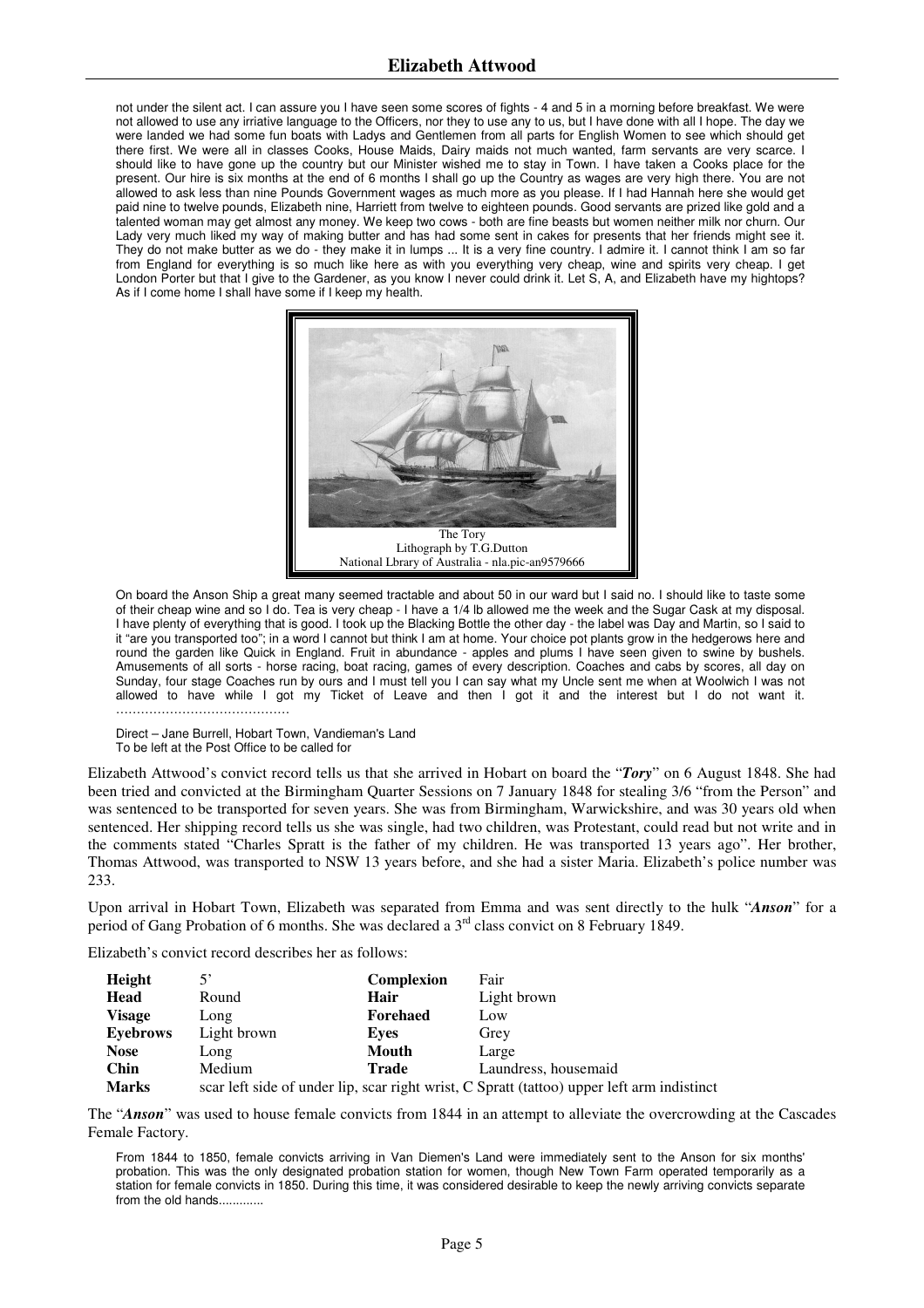...The HMS Anson was a 1870 ton warship which arrived at Hobart in 1844 landing 499 male convicts. After disembarking her 'cargo', she was refitted as a prison and towed to Prince of Wales Bay, Risdon, near Hobart, where she was moored.

The Hobart Town Courier of 29 October 1844 had the following to say about the Anson and Mrs Bowden's management of it.

We had the pleasure a few days since to pay a visit, too long deferred, to the female penitentiary on board the Anson, under the superintendence of Dr and Mrs Bowden. As we ascended the ship ladder we were agreeably saluted by the singing of the prisoners, who are assembled on Wednesdays for afternoon service. The singing, as well as the general service, is conducted by the Rev. Mr Giles, and, with very great effect, his congregation appearing to unite with him throughout. Through the politeness of Mrs Bowden, who appears desirous to afford strangers an opportunity of acquainting themselves with the system pursued by her, we were conducted through every particular of our inquiries. We found that besides the necessary duties of the establishment in washing and cooking, the women were employed in various descriptions of needlework, in the manufacture of shoes, straw-hats, door mats, &c., as far as the very limited means at Mrs Bowden's command will allow. Every part of the ship exhibited remarkable cleanliness, and we could not have expected to witness such general health, and to find the ventilation so good, where so large a number are collected together in a limited space. But these physical appearances constitute the least recommendation of those who superintend the arrangements on board the Anson. We remarked with great satisfaction the subdued, respectful, and throughout proper deportment of the women, exhibiting a very striking contrast with what we have been too long accustomed to in similar establishments in this country. No one who is acquainted with the trying circumstances in which the best disposed are placed in service in this colony, will expect too much from the subjects of Mrs Bowden's management when they are again turned into society; but this reflects nothing upon that lady's management, from which, in more favourable circumstances, the best results could not fail to arise.

Following her six months at the Probation Station, Elizabeth was assigned to various settlers in the Hobart area. On 20 February 1849, when assigned to Mr. Bentley, she was charged with being out after hours, disturbing the peace and being drunk and was sentenced to 6 months hard labour at the House of Correction, Cascades Female Factory in Hobart.

Although the following description gives the Cascades Female Factory an appearance of orderliness and propriety, the establishment had a fearsome reputation. On New Year's Day 1851, the visit of a Colonel Mundy to the Cascades Female Factory was reported:

On January 1, 1851, Colonel Mundy found the Cascades Factory at Hobart Town a model of good order. A matron maintained faultless discipline; the cleanliness was dazzling and the turnkeys vigilant. In dead silence the women, in their white mob caps and duffle dresses, were drawn up in Hollow Square and greeted the Colonel with a "running fire of curtseys". At this date there were at the Cascades 730 women and 130 infants. As usual they were engaged in laundry work or fine sewing. A few turbulent inmates were dosed with ipecacuanha, put on half-rations and locked into darkened cells.<sup>5</sup>



Elizabeth was reassigned around August 1849 and on 22 October 1849 was sentenced to 14 days solitary confinement for being absent without leave. Then on 16 November 1849, she was found guilty of not proceeding to the Brickfields Depot according to her pass and sentenced to 6 months hard labour, half of that period to be passed in the Separate Apartments at the Cascades (these were completely dark when both inner and outer doors were shut and locked and silence prevailed in these apartments) and then to be sent to the interior. On 23 November, she was returned to the Cascades Female Factory and deemed not allowed to enter service in Hobart Town.

On 13 May 1850, Elizabeth married William Bowdler at St Georges Church, Battery Point. William was born circa 1810 and was an ex-convict, of full age, transported on the "*Layton*" (4). William signed his name but Elizabeth made her mark on the certificate.

On 24 July 1850, she was charged with being drunk and out after hours and was sentenced to seven days in the cells. And on 23 September 1851 was charged with being drunk and out after hours, and sentenced to one month hard labour, again being sent to the Cascades Female Factory.

 $\overline{a}$ 

<sup>4</sup> Female Convict Research Centre.

<sup>5</sup> Female Convict Research Centre.